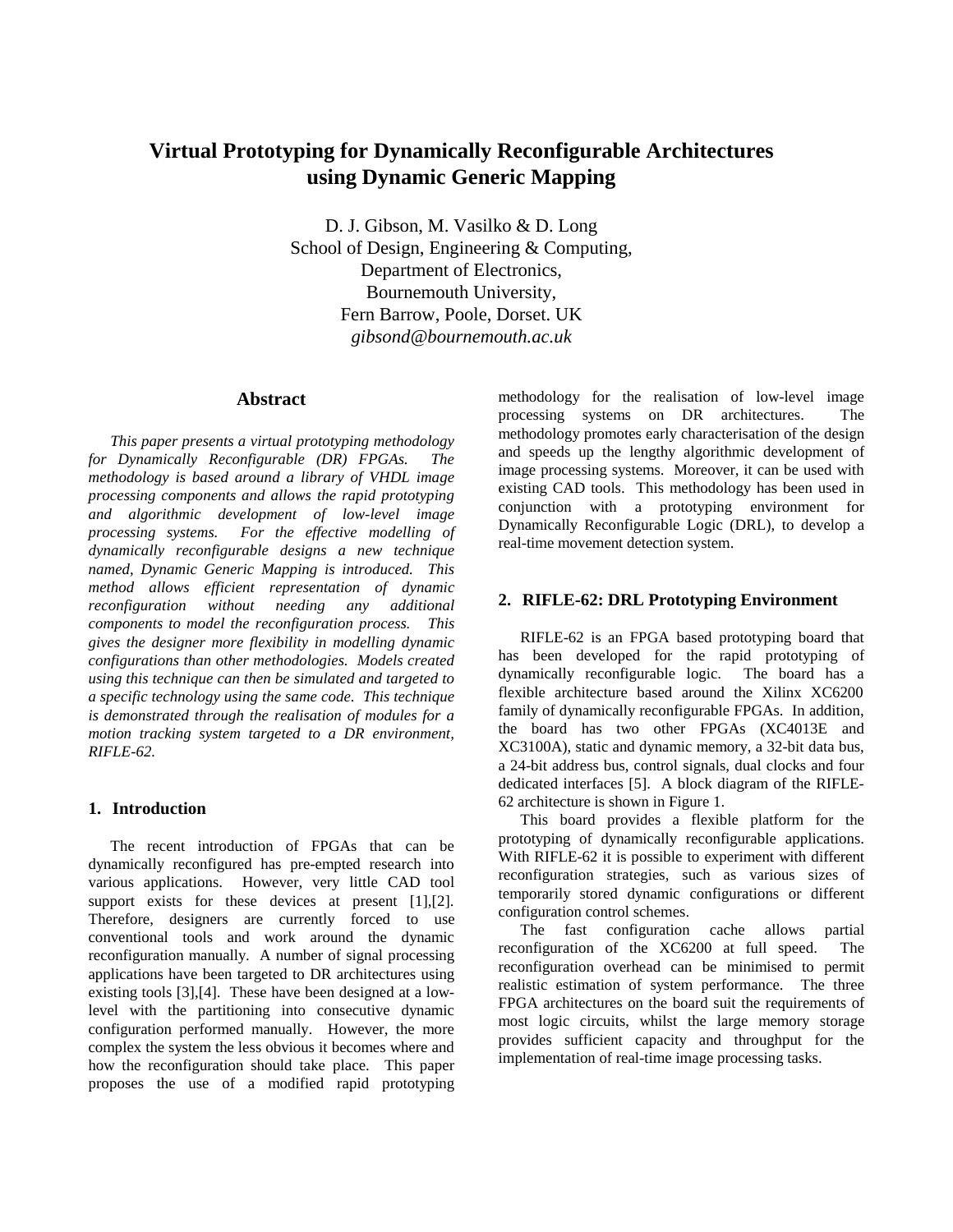

**Figure 1 Block Diagram of RIFLE-62 (DRL) Prototyping Board**

# **3. Dynamically Reconfigurable Real-Time Motion Detection**

To demonstrate the design flow and the capabilities of RIFLE-62, a real-time motion detection system has been modelled and targeted to this environment. This application operates on an input data-stream from a videocamera, processes the data on the RIFLE-62 board and outputs the results to a video monitor. The system uses an Audio/Video interface board developed for the RIFLE-62. This unit has a multi-standard video processor that digitises an input signal and a video RAMDAC capable of translating a digital input to an analogue output.

The motion detection system consists of three functions: median filtering, edge detection and frame differencing. These were selected to represent three different categories of low-level image processing operation, each with different requirements on processing speed, memory and configurable logic area. A schematic diagram of the motion detection system is shown in Figure 2.

The median operation is a non-linear filter that is ideal for removing impulse noise from images. The algorithm replaces the grey scale value of each pixel with the median value of the neighbouring pixels. These values are taken from an odd sized window around the current pixel. This filter offers good low-pass performance whilst preserving the sharpness of edges within the image [6]. The hardware realisation of a median filter is challenging as it requires a

.

rank ordering unit to sort the pixel values. Sorting nine pixel values requires a total of thirty-six compare functions. Therefore, a fast heavily pipelined design is required.

The edge detection is realised as two linear convolutions using the Sobel operators. This highlights changes in grey scale values in the vertical and horizontal directions and can be used to perform estimation of an edge's magnitude and phase angle [7]. The Sobel operators are attractive for a hardware realisation as the mask coefficients are all powers of two. This eliminates the need for hardware multipliers as binary shifts will suffice. As the two convolutions are performed concurrently the immediate implication is that a sequential structure could be utilised with resource sharing by reconfiguration.

Finally, frame differencing is performed between consecutive images to locate moving objects. Although the computational requirement for this unit is fairly trivial the storage requirement is high as an entire image must be stored. Therefore, fast access time memory is required together with an effective memory management strategy.

Partial dynamic reconfiguration is used to dynamically allocate operations within the required area of the XC6200. The design is heavily pipelined in order to provide the required throughput for real-time operation. A partial reconfiguration technique known as *pipeline morphing* could be exploited to minimise the total configuration overhead [8].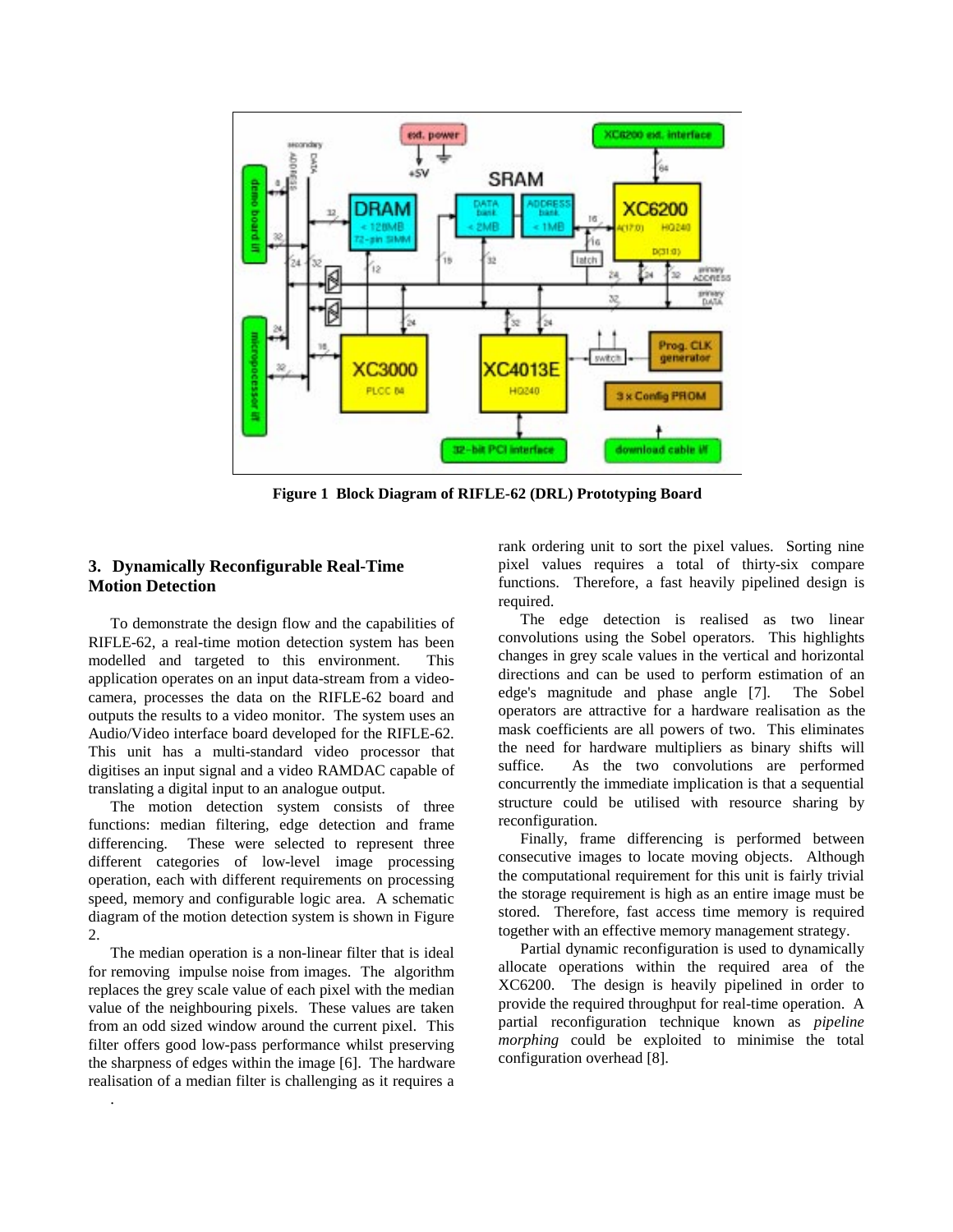

**Figure 2 Schematic diagram of the Motion Detection System on RIFLE-62**

# **4. Virtual Prototyping Methodology**

Using this presented virtual prototyping methodology, high-level design is performed using a pre-designed VHDL component library [9]. This library contains models of basic arithmetic functions as well as specific image processing components. All the components are fully generic in terms of algorithmic implementation, size and degree of pipelining. The library allows designers to develop the required algorithms from the system specifications. This is achieved by creating an abstract 'virtual prototype' of the system from the components contained in the library [9]. As far as the designer is concerned the components are functional 'black boxes'.

These boxes are used to construct and verify the hardware implementation of a desired algorithm.

Having established the algorithmic realisation, the designer should next consider whether any dynamic reconfiguration is required within the system. This includes not only areas where it is possible to dynamically reconfigure the design, but also which areas can afford to be reconfigured. Using the presented methodology this is achieved by generating sub-components for elements that are to be reconfigured. These should be parameterised with generics in terms of not only performance, but also reconfiguration. For example, Figure 3 shows an entity declaration of a coefficient multiplier module that will be dynamically reconfigured.

| Library IEEE;                                                                                                           |  |  |  |  |
|-------------------------------------------------------------------------------------------------------------------------|--|--|--|--|
| USE IEEE.std_logic_1164.ALL;                                                                                            |  |  |  |  |
| <b>USE WORK.convolverpack.BusSize:</b>                                                                                  |  |  |  |  |
|                                                                                                                         |  |  |  |  |
| <b>ENTITY</b> Coefficient Multiplier IS                                                                                 |  |  |  |  |
| <b>GENERIC</b> ( GreyScale : INTEGER := $256$ ;<br>-- No. of grey scales per pixel                                      |  |  |  |  |
| -- Value of largest coefficient size<br>$CoefficientRange: INTEGR := 5$ :                                               |  |  |  |  |
| Coeff 1 : INTEGER := 3; $\qquad \qquad$ - Value of coefficient one                                                      |  |  |  |  |
| $Coeff$ 2 : INTEGER := 5:<br>-- Value of coefficient two                                                                |  |  |  |  |
| Coefficient $1\ 2: BOOLEAN := FALSE$ : -- Coefficient 1 or coefficient 2                                                |  |  |  |  |
| <b>PORT</b> (PixelIP : IN std_logic_vector(((BusSize(GreyScale))-1) DOWNTO 0); -- Pixel input to coefficient multiplier |  |  |  |  |
| -- Pipeline clock<br>$Clk : IN$ std logic;                                                                              |  |  |  |  |
| Rst : IN std logic;<br>-- Pipeline Reset                                                                                |  |  |  |  |
| $ResultOP: OUT$ std logic vector(( $(BusSize(GrevScale*CoefficientRange)$ )-1) DOWNTO 0)); -- Resulting output          |  |  |  |  |
| <b>END</b> Coefficient Multiplier;                                                                                      |  |  |  |  |

**Figure 3 Entity for a Coefficient Multiplier using a Generic Reconfiguration strategy**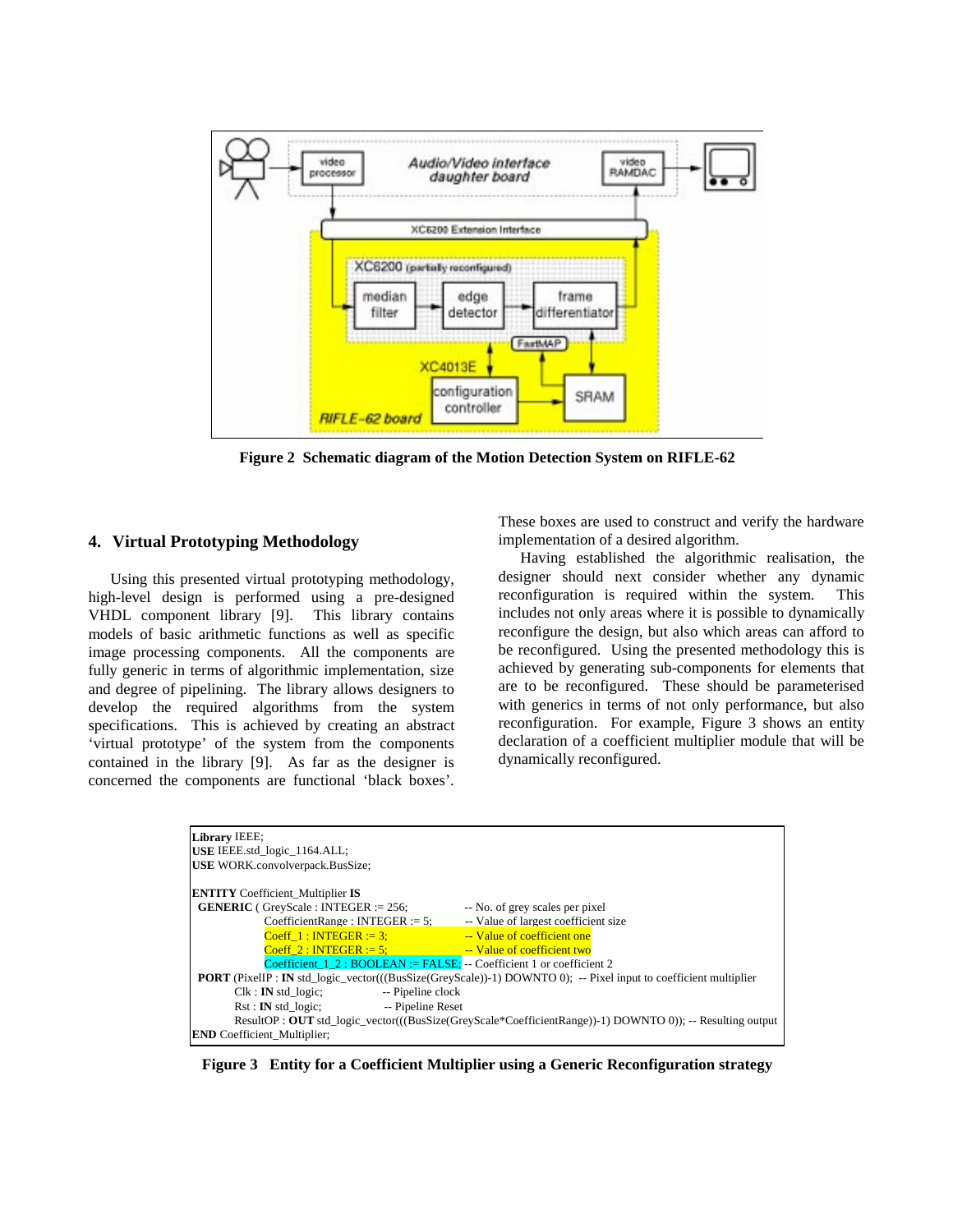In this example the reconfiguration of the coefficient multiplier is dependent upon the generic parameter *Coefficient 1 2.* This generic has been given a data type of Boolean. When the generic has a value of *false* the unit will perform multiplication between the input pixel and the first coefficient (*coeff\_1*). Similarly when the generic has a value of *true* the second coefficient (*coeff\_2*) is used. This reconfiguration generic allows simulation of the module by effectively switching between two realisations. This method offers a more flexible mechanism for controlling the configurations than Dynamic Circuit Switching (DCS) [1], as no extra components are required in the design to model the reconfiguration. Therefore, it is possible to simulate a design and directly synthesise partial configurations from the same code. In addition, the reconfiguration generics can be used for more than just switching circuits. For example, a counter's maximum value could be controlled by a generic and the realisation reconfigured depending upon this value. In addition, the use of generics removes the configuration control scheme from the design under test and allows it to be considered at the next level of design hierarchy.

A generic map in VHDL is a construct that allows the communication of static values to a specific instance of a component. These values are evaluated at elaboration of the component and are therefore globally static. The nature of dynamic reconfiguration requires a method for modifying the internal parameters of a component from an external source. As the reconfiguration is controlled by generic values a strategy is required for the dynamic modification of these values. This is achieved using the presented technique named, *Dynamic Generic Mapping*, which allows generic values for a specific instance of a component to be changed at any point in simulation time.

### **5. Dynamic Generic Mapping**

In the presented methodology the *Dynamic Generic Maps* (DGM) have been implemented manually using a combination of **ASSERT** statements and (QuickHDL) simulator commands. Figure 4 shows an example of a Dynamic Generic Map.



**Figure 4 Example of manual realisation of a Dynamic Generic Map (DGM)**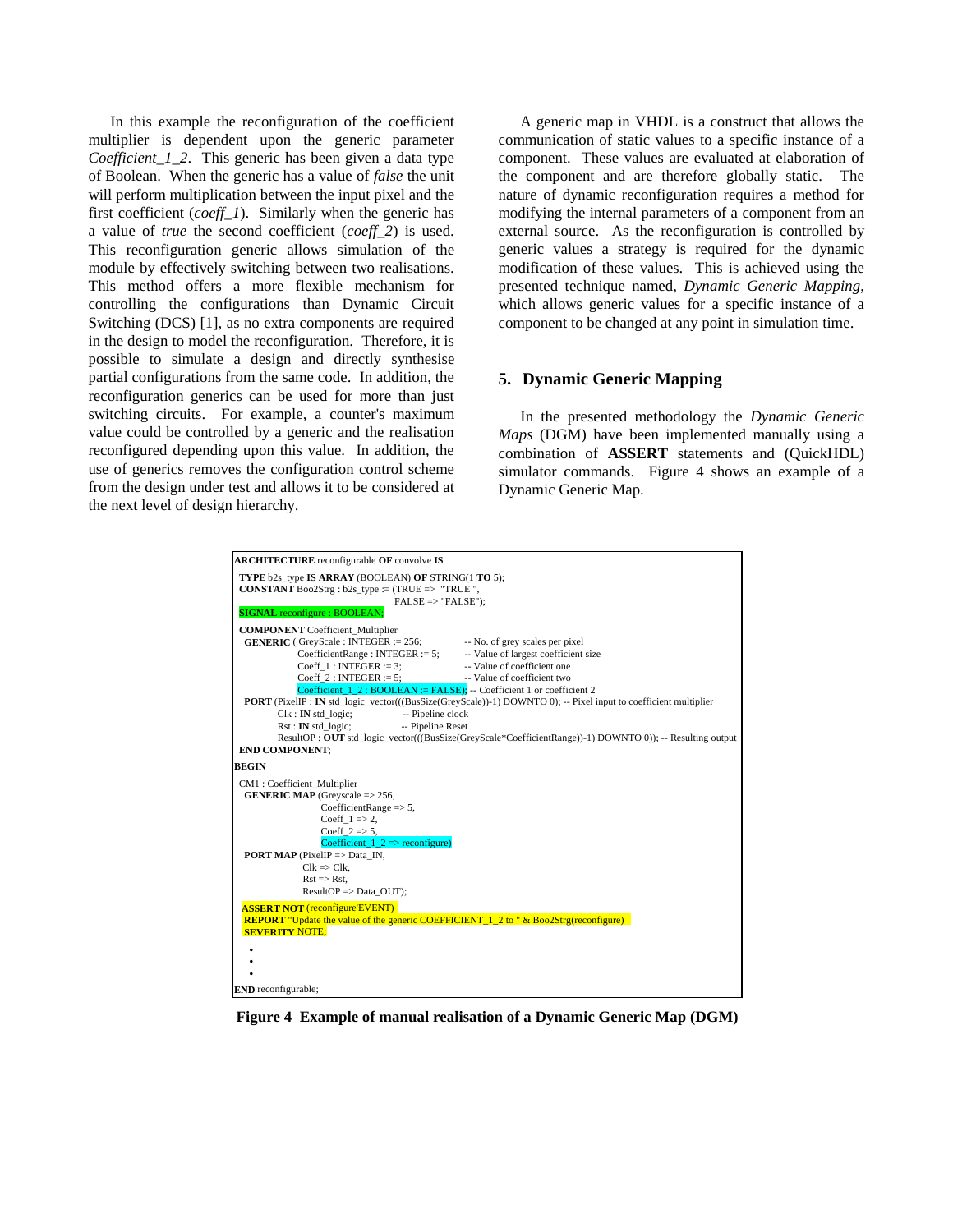In this example the reconfiguration generic, *Coefficient\_1\_2* is assigned to the value of a control signal, *reconfigure*. When an event occurs on this signal the assert statement is activated and a severity level note is issued to the simulator. This note requests that the value of the reconfiguration generic is updated. With the simulator set to break upon a severity note the simulation is halted when the signal *reconfigure* is updated. Then a simulator command can be issued to modify the generic value. This method allows the dynamic updating of the reconfiguration generics and hence the modelling of dynamic reconfiguration. It should be noted that upon initialisation the generic *Coefficient\_1\_2* is assigned the default value of the *reconfigure* signal's data type (*false*). Therefore, this value should be equivalent to the first required configuration. Having established the DGM the architecture can then model the reconfiguration strategy and any additional functionality of the module. Hence, it is possible to establish estimates of the reconfiguration overheads such as resource utilisation, I/O requirements and the allocation of memory. The component *Coefficient\_Multiplier* can then be synthesised for every value of the reconfiguration generic. As synthesis tools consider the generic values to be globally static, all statements that dependent on other values of the reconfiguration generics will be removed by optimisation. This allows estimation of the hardware realisation for different configurations.

### **6. Realisation Estimates**

The *Dynamic Generic Mapping* technique has been used in the virtual prototyping of the motion detection system outlined in Section 3. This has allowed the assessment of various reconfigurations and the hardware overheads. For example, the edge detector possesses a threshold unit that determines if the convolved pixel value is representative of an edge in the resulting image. This is realised as a unit that compares the current convoloution output with a given threshold. When this value is greater than the threshold it is considered to be an edge and the output pixel is set to the maximum grey scale value. In all other cases the pixel is set to the minimum grey scale value. This results in a black and white image from the edge detector with the edges highlighted in white. For accurate results from a real-world scene it is desirable to have between 9-11% of pixels in the resulting image being representative of edges. This can be achieved using an adaptive algorithm that counts the number of edge pixels identified in the previous image [6]. If the total number of edges is less than 9% the threshold value is decremented by one. If the value is greater than 11% the threshold is incremented by one. A pseudo code representation of this adaptive algorithm is shown in Figure 5.



**Figure 5 Pseudo code representation of adaptive threshold algorithm**

This adaptive algorithm will maintain an edge count of between 9-11% in the resulting image irrespective of changes in ambient lighting. Due to the adaptive nature of this algorithm it is suited to a realisation using dynamic reconfiguration. From the component library available a basic threshold unit exists. The component declaration for this unit is shown in Figure 6. This component purely performs the thresholding operation between the pixel value and the threshold, which is represented by the generic *ThresholdVal*. Therefore, in the realisation of a reconfigurable adaptive threshold module this subcomponent is required and *ThresholdVal* becomes the reconfiguration generic. When the value is changed using the DGM it represents a new configuration with a different threshold value. Figure 6 shows the VHDL model of the adaptive threshold unit. In this example the threshold component is instantiated and the reconfiguration generic is assigned to the value of the signal *Adapt\_thres*. The value of this signal is modified as represented by the pseudo code (shown in Figure 5), at the start of each new image frame. Note that this value is also an output from the module via the port *Reconfigure.* A change in this value represents a new configuration and all that is necessary externally is an address decoder to enable the new configuration to be read from memory. On the RIFLE-62 the address decoder could be implemented easily in the XC4013E device.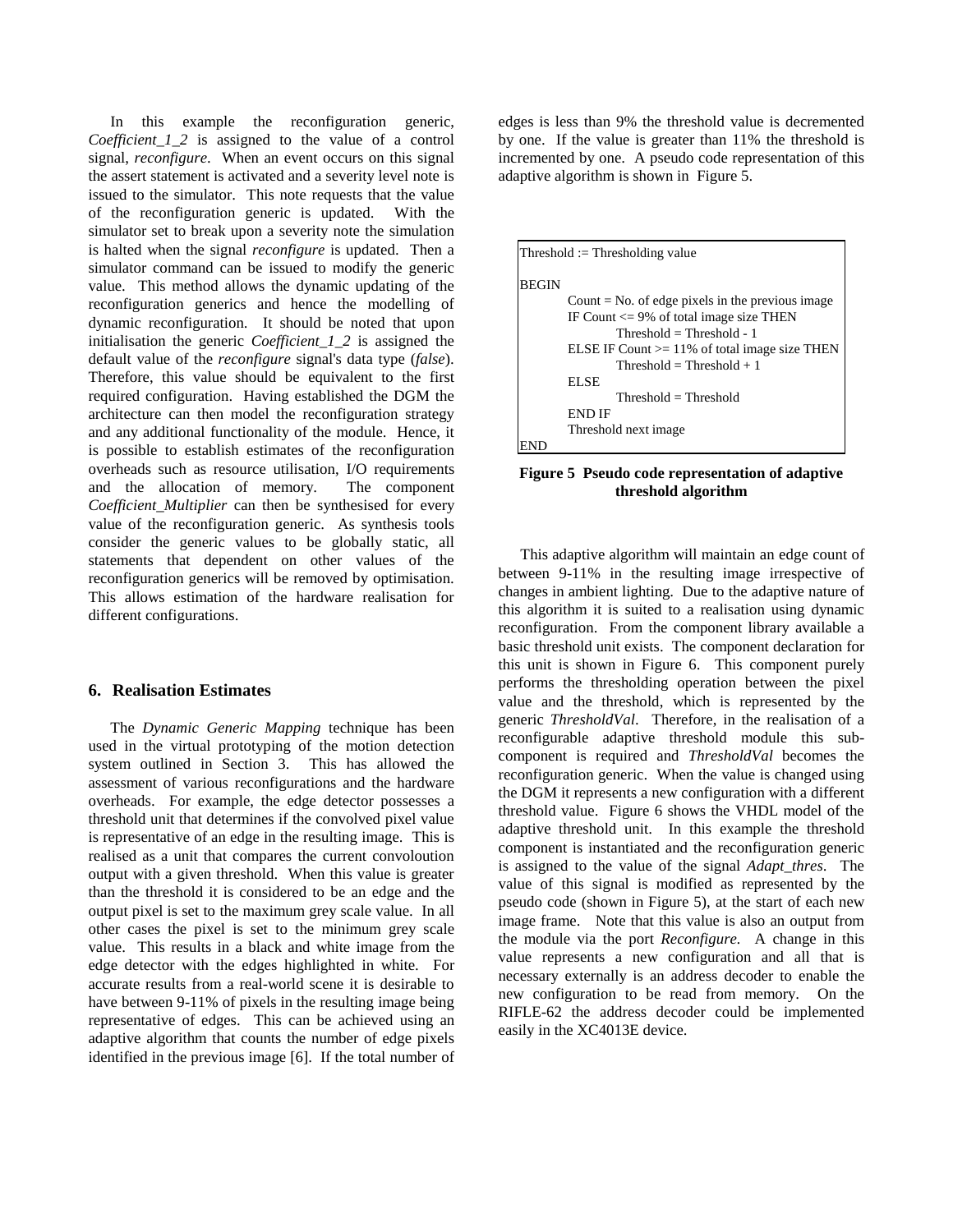```
Library IEEE;
 USE IEEE.std_logic_1164.ALL;
 USE WORK.convolverpack.BusSize;
ENTITY Threshold_dyn_config IS
 GENERIC ( GreyScale : INTEGER := 256; -- No. of grey scales in image<br>ImageSize : INTEGER := 256; -- Size of image (ImageSize x
                ImageSize : INTEGER := 256; -- Size of image (ImageSize x ImageSize)<br>MaskSize : INTEGER := 3; -- Size of convolver mask (Masksize x Ma
                                                          MaskSize : INTEGER := 3; -- Size of convolver mask (Masksize x MaskSize)
              CoefficentRange : INTEGER := 2; -- Value of largest coefficent size<br>ThresholdVal : INTEGER := 12); -- images threhold value
PORT (ThresIP : IN std_logic_vector (((BusSize(((GreyScale*CoefficentRange)-1)*(MaskSize**2)))) DOWNTO 0); -- Data input ThresClk : IN std_logic;
           ThresRst : IN std_logic;
                                                      -- Input from edge counter entity
            Frame : IN std_logic;
 Reconfiguration : OUT INTEGER RANGE 0 TO (greyscale-1);
 ThresOP : OUT std_logic_vector (((BusSize(GreyScale))-1) DOWNTO 0)); -- Data output
END Threshold_dyn_config;
ARCHITECTURE Behave_adapt OF Threshold_dyn_config IS
 SIGNAL Adapt_thres : INTEGER RANGE 0 TO (greyse
 SIGNAL Edge_Cnt : INTEGER RANGE 0 TO ((Imagesize*Imagesize)-1);
  SIGNAL Cnt_rst : std_logic;
  SIGNAL Output : std_logic_vector (((BusSize(GreyScale))-1) DOWNTO 0);
  COMPONENT Threshold
  GENERIC ( GreyScale : INTEGER := 256; -- No. of grey scales in image<br>
ImageSize : INTEGER := 256; -- Size of image (ImageSize x<br>
MaskSize : INTEGER := 3; -- Size of convolver mask (M:
              ImageSize : INTEGER := 256; -- Size of image (ImageSize x ImageSize)<br>
MaskSize : INTEGER := 3; --- Size of convolver mask (Masksize x MaskSize)
              CoefficentRange : INTEGER := 2; -- Value of largest coefficent<br>ThresholdVal : INTEGER := 12); -- images threhold value
   PORT ( ThresIP : IN std_logic_vector (((BusSize(((GreyScale*CoefficentRange)-1)*(MaskSize**2)))) DOWNTO 0); -- Data input to threshold component
            ThresClk : IN std_logic;
             ThresRst : IN std_logic;
           ThresEdgeIP : IN std_logic; -- Input from edge counter entity
           Frame : IN std_logic;
            ThresOP : OUT std_logic_vector (((BusSize(GreyScale))-1) DOWNTO 0)); -- Data output from threshold component
  END COMPONENT;
BEGIN
 Reconfiguration <= Adapt_thres;
ThresOP <= Output;
  TH1 : Threshold
  GENERIC MAP (GreyScale => 256,
                       Image size \implies 256MaskSize \Rightarrow 3,
                       CoefficientRange \implies 2ThresholdVal \Rightarrow Adapt_thres)
  PORT MAP (ThresIP => ThresIP,
               ThresClk => ThresClk,
 ThresRst => ThresRst,
                  ThresEdgeIP => ThresEdgeIP,
                  Frame => Frame,
                 ThresOP \Rightarrow Output);ASSERT NOT (Adapt thres'EVENT)<br>REPORT "Update the value of the
 REPORT "Update the value of the generic ThresholdVal in the threshold component to equal the ADAPT_THRES signal"
     SEVERITY NOTE;
  Edge_counter : PROCESS(ThresClk, ThresRst, Cnt_rst, Output, Edge_Cnt) -- Process modelling the edge pixel counter
  BEGIN
   IF ThresRst = '1' OR Cnt_rst = '1' THEN
   Edge\_cnt \le 0; ELSIF ThresClk'EVENT AND ThresClk = '1' THEN
   IF Output(0) = '1'THEN
            Edge\_cnt \leq Edge\_cnt +1; END IF;
   END IF;
 END PROCESS Edge_counter;
 Change_Threshold : PROCESS (Cnt_Rst, Edge_Cnt) -- Process modelling the changing of the threshold value
  BEGIN
 IF Cnt_Rst'EVENT AND Cnt_Rst = '1' THEN
IF Edge_Cnt >= (((Imagesize*Imagesize)/100)*11) THEN<br>
Adapt_thres <= Adapt_thres+1;`<br>
ELSIF Edge Cnt <= (((Imagesize*Imagesize)/100)*9) THEN
             Adapt_thres <= Adapt_thres-1;
    ELSE
                dapt_thres \leq Adapt_thres;
    END IF;
   END IF;
  END PROCESS Change_threshold;
 Reset_counter : Process (ThresRst, Frame, Cnt_rst) -- Process modelling the counter reset controller
  BEGIN
  IF ThresRst = '1' OR Cnt_rst = '1' THEN
   \text{Cnt\_rst} \leq 0';
   ELSIF Frame'EVENT AND Frame = '1' THEN
   \text{Cnt\_rst} \leq 1';
   END IF;
  END PROCESS Reset_counter;
 END Behave_adapt;
```
**Figure 6 VHDL model of the adaptive threshold unit using Dynamic Generic Mapping**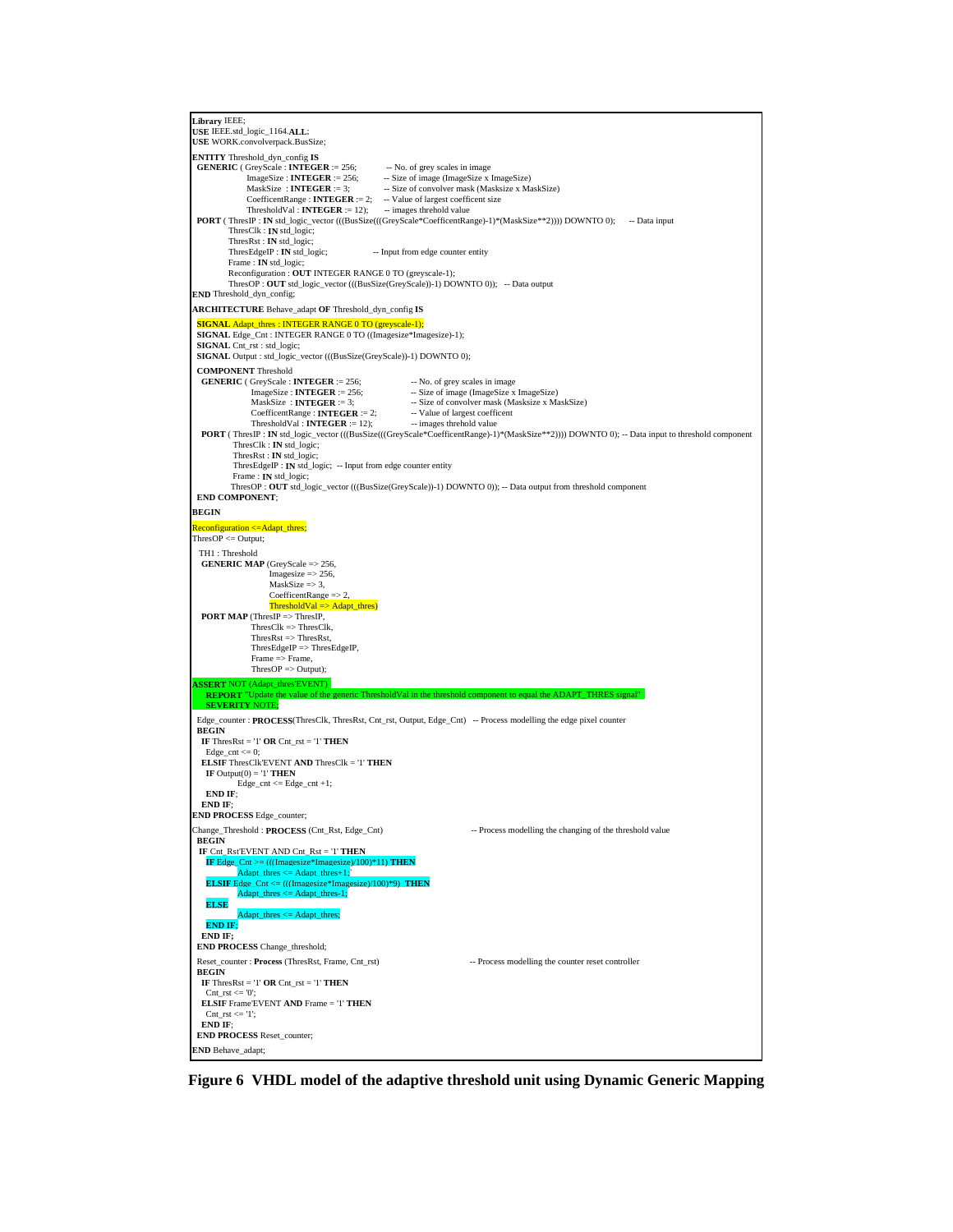|                              | Library Threshold<br>(non adaptive) | Adaptive threshold<br>(Non-reconfigurable) | Dynamically<br>Reconfigurable |
|------------------------------|-------------------------------------|--------------------------------------------|-------------------------------|
|                              |                                     |                                            | Adaptive threshold            |
| XC6264 Primitive Cells       | 25                                  | 248                                        | 91                            |
| <b>I/O Ports</b>             | 25                                  | 25                                         | 33                            |
| External configuration cache | -                                   |                                            | $64\times32$ Bits             |
| Memory                       |                                     |                                            |                               |

**Table 1 Threshold units hardware realisation**



**Figure 7 Virtual Prototyping Design Flow**

To assess the hardware realisation of the threshold module, synthesis was performed using the prototyping design flow, shown in Figure 7. For comparison purposes synthesis was undertaken on the non adaptive threshold model from the image processing library [9], a dynamic reconfigurable adaptive threshold unit and a realisation of the adaptive threshold module without using reconfiguration. These results are shown in Table 1.

The non-reconfigurable realisation requires 248 primitive cells and 25 ports. Whereas the dynamic implementation utilises 91 primitive cells and 33 ports. The dynamic system saves 157 cells in the reconfigurable FPGA as logic is not required to modify the threshold value. However, the logic overhead required for the instantiated threshold unit and the part of the algorithm that determines the new threshold value remains constant. This design also requires an extra 8-bit port, 64×32 bits of memory and an address decoder, (not shown in Table 1). It should also be noted that the memory requirement for the partial configurations is dependent upon the placing of the design within the device. This example has demonstrated that the use of dynamic reconfiguration has shifted the resource utilisation from the XC6264 to other resources on the RIFLE-62 board.

#### **7. Conclusions**

In this paper it has been shown how *Dynamic Generic Mapping* can be used in the virtual prototyping of DR systems. This technique allows reconfigurable components to be modelled and then integrated within larger systems. Using generics to parameterise reconfigurable elements gives a number of advantages: Firstly, the dynamic model can be kept completely separate from the configuration control scheme and no extra components are required to model the reconfiguration. Secondly, generics offer greater flexibility in the parameterisation and modelling of reconfiguration. Finally, the Dynamic Generic Map (DGM) allows various configuration strategies to be evaluated and the hardware requirements for each established.

After generation of the reconfigurable components the DGM permits the simulation of a system containing any number of dynamic elements. The same model can then be synthesised for all the possible values of the